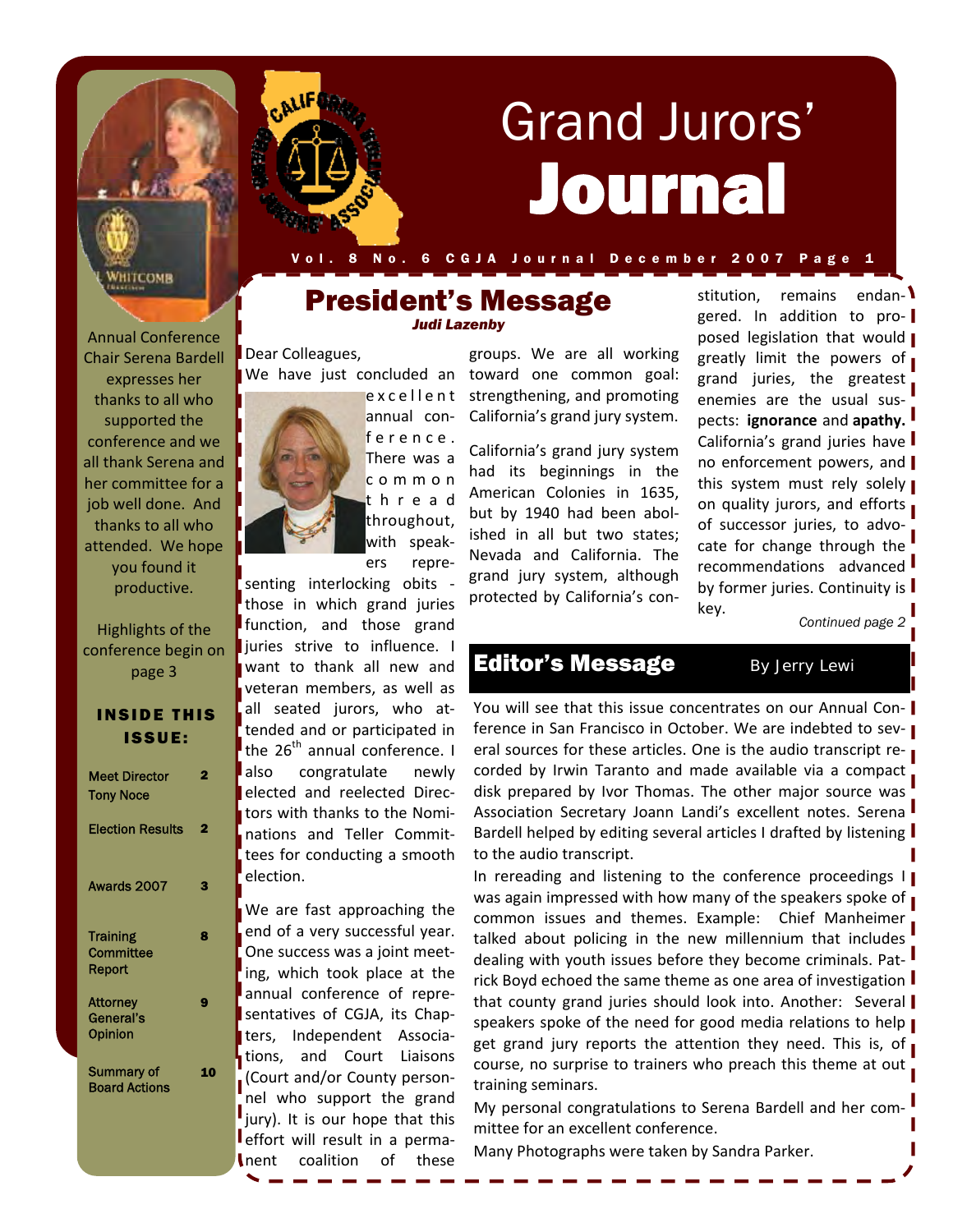## i MEET DIRECTOR Anthony (Tony) Noce



A native of California whose family settled in San Francisco in 1875 Tony spent most of

his life between San Francisco and Santa Cruz before retiring in Bakersfield, California.

Tony's career in the construction industry expanded from a carpenter to a licensed General Contractor. He experienced a wide variety of construction from custom homes to multi-million dollar projects from Hawaii to Utah.

Along with his career and raising a family Tony found time to coach Pop Warner football, Little League baseball, the Indian Y Guides, a Boy Scout leader, and a church youth and adult leader.

Since relocating to Kern County in 1991, he has served three terms on Kern County Grand Jury. He is a member of the City of Bakersfield Historic Preservation Commission; a Kern County Ombudsman for the Elderly, owned a small bookstore, graduate of the Bakersfield Citizen Police Academy, volunteer for the DA's Office, Past President of Kern County Chapter CGJA, served on the CGJA 2006 Teller's Committee and the 2007 Nominating Committee. Tony presently is the coordinator for the 2008 CGJA Annual Conference for the Kern County Chapter.

Tony and his wife Jerilee have four children.

Tony is a strong believer of the grand jury system and its need to be preserved.

*President's message continued* 

The necessary elements imperative to defeating ignorance and apathy and perpetuating California's grand jury system are well trained jurors, quality oriented juries, and well publicized credit given to grand juries for beneficial changes in the community.

A coalition of CGJA, its affiliates and the Court Liaisons can be instrumental in achieving these elements.

As we welcome the New Year, we pause to acknowledge the service of Director Irwin Taranto who has resigned.

2008 promises unique opportunities to build on our successes, to utilize new ideas for state‐wide outreach, and to make grand jury awareness priority one. We invite all members' ideas and assistance to make this a successful campaign.

Warm Holiday greetings, Judi

## 2007 ELECTION RESULTS

Kathy Wylie, Chair of the Nominations Committee, explained that the Board of Directors used the League of Women Voters-Marin Chapter, to conduct the ballot counting for this election. She announced the following assorted details and election results:



▪**273** ballots were mailed on August 10-11, 2007.

**-195** ballots were received by the League of Women Voters postmarked by the 9/21/07 deadline; 8 were disqualified because the inner envelope had no name or signature.

Ballot Measure No. 1 correcting a conflict in two Bylaw Articles relative to election of Officers passed by the following vote:

**Yes = 160 No = 12 No vote registered = 15** 

Ballot Measure No. 2 changing the number of Directors from a fixed number of 24 to a range of not less than 5 or more than 12 passed by the following vote:

| $Yes = 111$           | $No = 65$                | No vote registered $= 11$ |
|-----------------------|--------------------------|---------------------------|
| <b>North Region</b>   | <b>Central Region</b>    | <b>South Region</b>       |
| Sherry Chesny = $140$ | Judi Lazenby = 130       | Anthony Noce = $89$       |
| Diane Masini = 131    | Catherine McKown = $126$ | John Sitton = $86$        |
| Ivor Thomas = $114$   | Karin Hern = $115$       | Mary Johnston $=74$       |
| Ray Hoffman = 102     | Serena Bardell = 81      | Dianne Hoffman = 62       |

The results were verified by the Teller Committee: Walter Hofmann, Joann Landi and Irwin Taranto.

The Nominations Committee is recommending that CGJA continue using the League of Women Voters to receive and count the ballots for future elections.

## THANKS

Although I thanked my extraordinary full and part-time committee members both publicly and privately for their dedication, hard work, and reliability, I need to add these heart-felt thank you's for contributions to the success of the '07 Annual Conference (AC): Although claiming, "It's my job," Di Masini nevertheless went above and beyond the call in responding quickly to several rush requests for graphic design along with changes as the schedule firmed up; aside from his contributions to the conference program itself, Jerry Lewi went out of his way to help by providing timely reminders and graciously acting as a sounding board, as well as providing all the space requested in '07 issues of the Journal; after working all year and from dawn to dusk at the conference, AC Committee member Mimi Mueller put in many post-conference hours, with assistance from Sara Segal, summarizing the evaluation forms; and my husband, Bob, donated his considerable expertise to designing the registration forms and the conference program, as well as lending a hand to committee members throughout the conference itself.

## **2008 Annual Conference**

The Board of Directors has approved the selection of Bakersfield, Kern County as the site of the 2008 Annual Meeting on October 23-24th. The Kern County Chapter will be our host, under the leadership of Director Anthony Noce. Tony has assembled a large committee and is well into the planning for this event.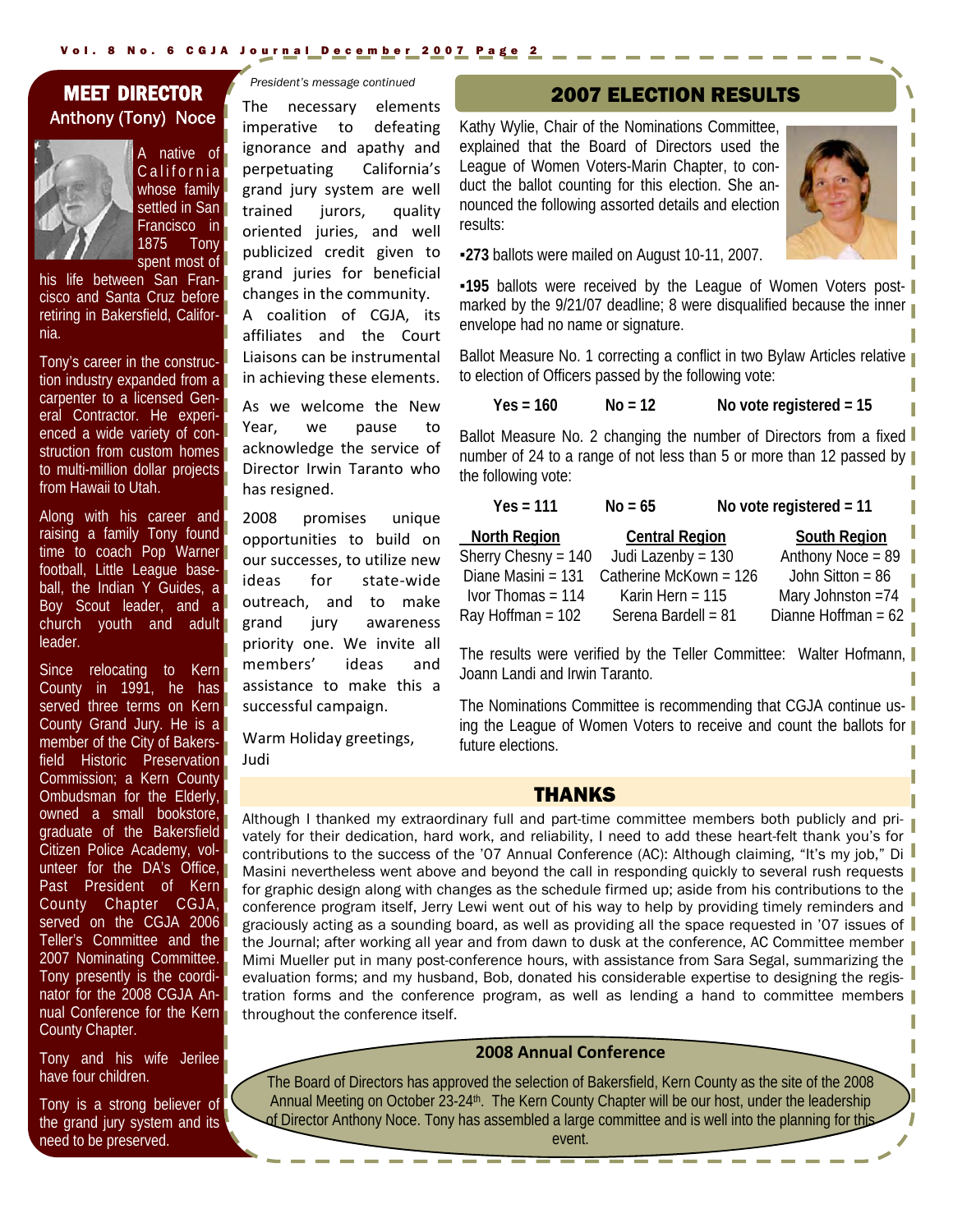# AWARDS 2007

## **Angelo Rolando Award**



This award is given to a member who has given outstanding service to CGJA. This year's Committee included Audrey Lynberg (Chair), Les Daye, Sherry Chesny, Jeanne Forbes and Ron Miguel. This year's award goes to Bob Geiss. Bob is a former board member, a trainer and was Chair of the Legal Affairs Committee 2006- 07. Bob expressed his appreciation. Former recipients Linda Baker, Mike Miller, Jack Zepp, Ron Miguel and Audrey Lynberg were recognized.

*Audrey Lynberg presents this years award to Bob Geiss* 

## Excellence in Reporting

The 2007 Committee was comprised of Les Daye, Linda Baker, Orley Ryals and Earl Heal. Les Daye pointed out that reports must meet specific criteria. This years' award goes to the Kern County 2006-2007 report on mandatory curbside recycling. It was well written and technically complete. Larry Walker accepted the award on behalf of the jury. Certificates will be given to each of the 19 jurors.



## 2007 Annual Meeting Session:

President Lazenby reported that the annual meeting is convened solely to provide a report to the membership. This year, Committee reports are contained in the conference booklet.

Mimi Mueller, on behalf of the Conference Committee, presented Conference Chair Bardell with a token of appreciation.

President Lazenby said that when this administration began, we asked to be judged on what they did going forward, She stated we had a good year,

- **.** All committees with one exception have written clear, concise policies, This helps to promote continuity of successorship,
- Bylaw Article 3 has been corrected to reflect that Directors elect Officers, and Article 6, Section 8, which misstated that the Board could remove a director, has been

corrected, The Board did make provision for removing an officer.

- **The new budget has gotten us back** on our financial feet.
- . We have tried to strengthen communications with chapters.
- ▪Have added chapters in San Benito, Humboldt, Madera, and Fresno Counties,
- Eliminated the dual membership requirement resulting in the return of the San Mateo County Chapter.
- Will now work with chapters to update their bylaws.
- Kern Chapter and San Diego Association began inquiries to have the Governor sign a proclamation declaring a grand jury day/week/ month, Have heard from the Governor's office that issuing a proclamation declaring February as Grand Juror Awareness Month is in the works,

#### **Q&A**

- Bob Geiss‐‐Orange: Has the IRS trouble due to the illness of the prior Treasurer been resolved? Current Treasurer Ivor Thomas reported that CGJA worked with the IRS and is now back in good standing.
- Les Daye--Trinity: (1) Commented that the conference organizing committee did a good job, (2) CGJA trainers who receive low marks have not been counseled in the last two years, (3) Alpine County did not seat a jury in 2002 or 2004; CGJA should try to help, (4) In the last couple months, the Board agenda has not been posted 7 days in advance, The President said this was due to problems with the website.
- Sandra Parker‐‐San Luis Obispo: Members should receive a roster, President Lazenby advised that the membership list and information are corporate assets with a market value, Further, the Board decided in January, 2004 to not make the list available to all members, A member may request the list for a specific purpose; the board has the option of offering an alternative, Many members do not want their email information publicized. The California Corporations Code permits a list of names and addresses to be requested for a specific purpose consistent with an organization's mission,
- ▪Director Thomas reported that CGJA is developing an email chat site, And he also stated that, in general, there has been a shift in attitudes regarding privacy.
- ▪Director Lewi reminded conferees that director and chapter contact information is in each edition of the Journal.
- President Lazenby said CGJA is developing a list to be used to email members (with their permission) news in months when there is no Journal.
- ▪Director Sitton said that the Membership Relations Committee will continue to identify counties that don't have a chapter.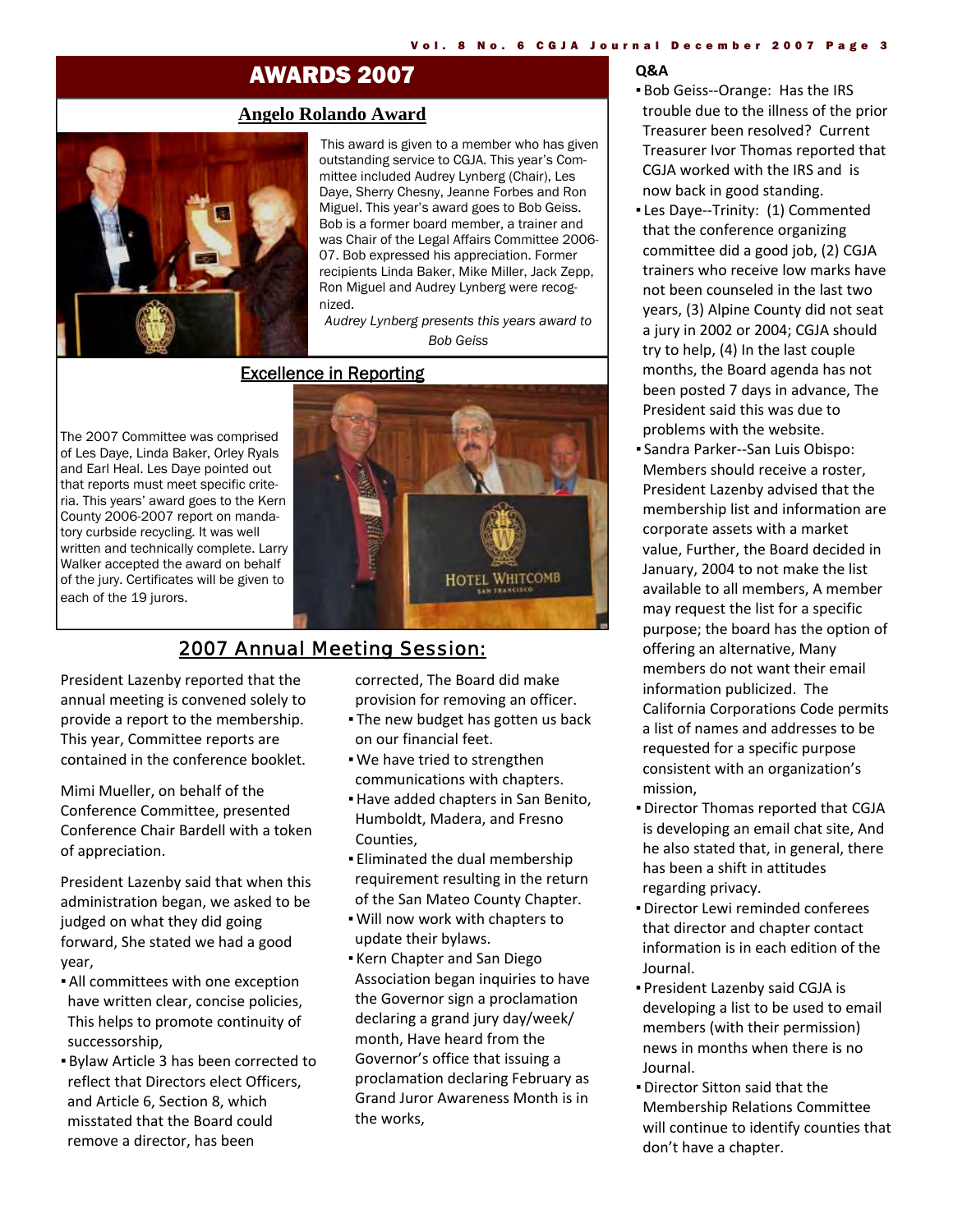# 2007 CONFERENCE HIGHLIGHTS Guest Speakers

## The Honorable David L. Ballati

Conference Chair Serena Bardell introduced the Honorable David L.



Ballati, San F r a n c i s c o P r e s i d i n g Judge. The J u d g e reviewed his b a c k g r o u n d including his serving two terms on the grand jury in

the early 90's, one as Foreperson, and more recent being chosen as Presiding Judge by his peers. He has implemented strategies to make the jury more effective and professional. Seeing the need to develop public education/ awareness of the grand jury, San Francisco created a DVD introducing people to what the civil grand jury does. It is shown in the jury assembly room where summoned potential petit jurors wait to be selected. The DVD was shown. Copies of the DVD are available and can be obtained from SF Court Liaison Gary Giubbini at 415-551-3605.

Continuing, the Judge reported that the court uses chapter members to conduct screening interviews and they also go out into the community to encourage citizen participation. Q&A followed. In response to a question from Jack Zepp, Judge Ballati said he had not shared the DVD at the presiding judges conference but that he may request to do that at their next meeting.

In closing, Judge Ballati made the following recommendations: Work with the foreperson Set timetable for reports Be prepared for interviews – have a game plan

Ask open ended questions Focus the scope of the inquiry – is it timely? Air your opinions at the grand jury meeting

The body of the work is of the entire jury – work together Have some fun along the way – holiday gathering, offsite retreat

## Aaron Peskin, President, San Francisco Board of Supervisors

Serena Bardell introduced Supervisor Peskin whose topic was "Timing Is Everything." Following are some of the highlights of his presentation: ▪In 2000, more

relevance was given to grand jury reports in San Francisco.

▪A jury needs to figure out what the issues are.

▪The demographic composition of the juries must stay relevant and meaningful.

▪Three years ago established a three-member Government, Audit, & Oversight Committee to review grand jury reports and determine if recommendations are carried out. ▪Les Daye--Trinity: What does Supervisor Peskin get out of CSAC? He doesn't serve on CSAC, which is really a lobbying body. The League of Cities has been more helpful. When he needs assistance, Supervisor Peskin goes straight to San Francisco's state legislators. for help.

▪Albert Lozano--Marin: How can we include working people on juries? The Supervisor said that money is part of the problem and that the courts are under-funded.

▪Kathy Wylie--Mendocino: Is there a supervisors group that could be provided with a copy of the San Francisco outreach video? No.

▪Dianne Hoffman--Orange: What happens to a good report with bad timing? Nothing.

▪Ivor Thomas--Butte: Calaveras County has a bond issue to build more jails. The grand jury issued its report early at the Sheriff's request. What do you think of grand juries helping to serve such a need? Supervisor Peskin thinks that is inappropriate; the grand jury should remain independent.

▪Irwin Taranto--Marin: Is the SF concerned with taxi permitting? Supervisor Peskin explained the regulations enforced by the City & County of San Francisco. He feels they are unenforceable and believes the taxi commission should be eliminated.

▪Larry Walker--Kern: There is only one reference to the grand jury in the Brown Act. If a council or board is invited to meet with the grand jury, it is not subject to the Brown Act. However, only grand jury business may be conducted. Supervisor Peskin wasn't aware of that.

▪Monika Hachiya--Stanislaus: How does a grand jury report travel through the system? Supervisor Peskin said it goes to the affected department, the county administrator, board clerk, and the Board of Supervisors, then a public hearing is held to discuss/solicit comment. Next the Board of Supervisors considers and/or adopts recommendations and sets out implementation. ▪Anya Schandler--Marin: What can be done in education to retain the middle class population who can't afford private school? In San Francisco housing costs are a problem. Sixty million dollars has been distributed to schools, which has made a difference in the ensuing four years. Prop 13 hurt.



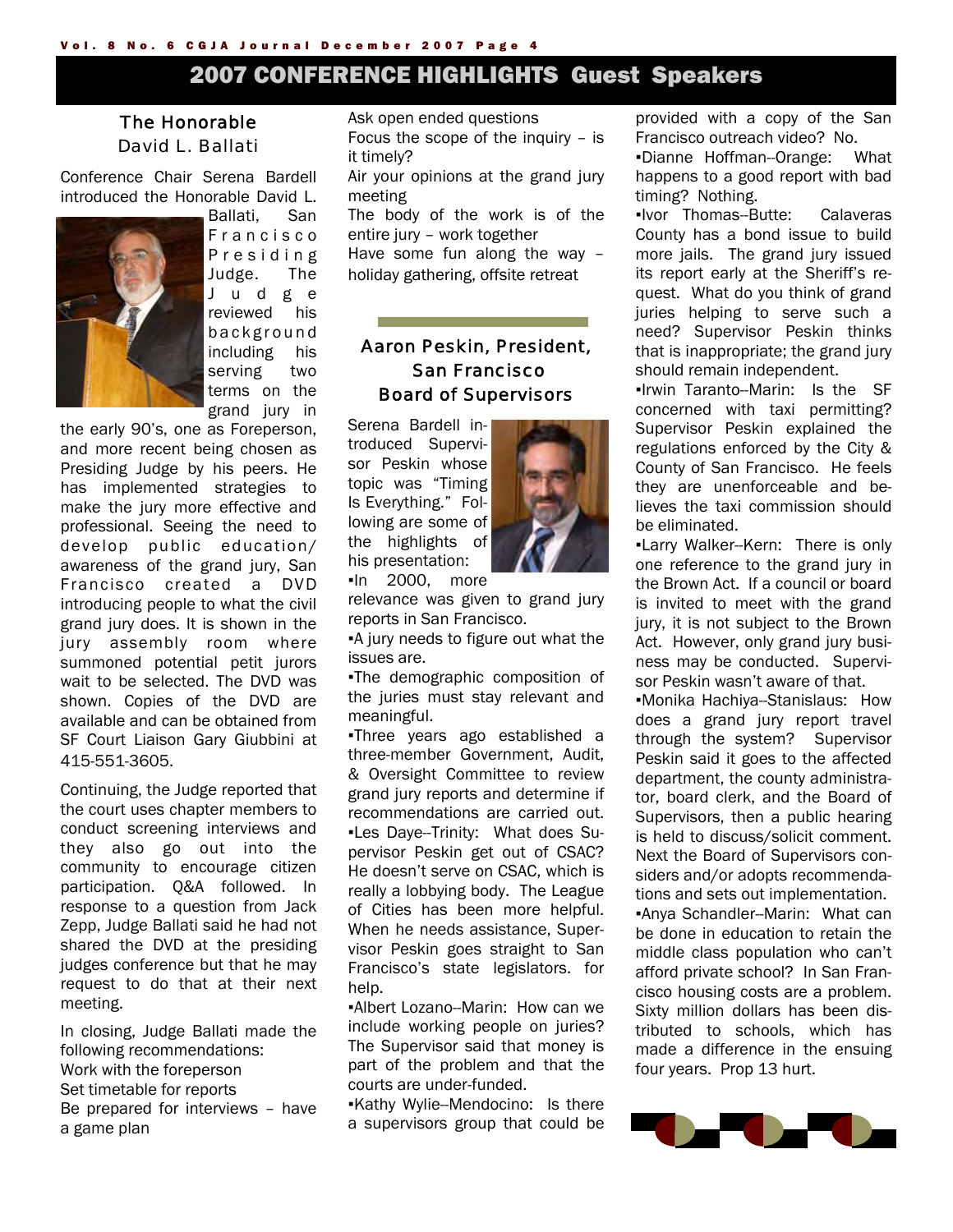# 2007 CONFERENCE HIGHLIGHTS Guest Speakers continued

## Alex Clemens



Mr. Clemens is President of Barbary Consultants, which specializes in strategic communications, g o v e r n m e n t relations, and community out-

reach. He discussed the challenges he perceives grand juries encounter: inscrutability and secretive nature of the process; small

number of "exciting" topics; and dearth of well-known names. He offered a "toolbox" of ideas to assist grand juries achieve their goals. They include getting wellknown officials to advocate grand jury recommendations; finding proper spokespersons for the grand jury, who may not be the same person or persons who wrote the report; getting to know local media; and, perhaps most important, focusing on the single most important issue in order to get maximum attention. Grand Juries must also follow through. "When your work is done, it isn't done," he stated.

## Pat Boyd

Patrick Boyd is the Chief Deputy Adult Probation Officer for the City and County of San Francisco. After expressing his familiarity



with what grand juries can and cannot do, he directed most of his remarks to how grand jurors and those who support and train them can improve the prison and jail system by focusing on two primary areas: Prison facility operations and reentry of the detainee populations to their communities. These

issues are both important public safety issues and highly political, mostly because they involve money.

Movies and other media portray prisons in a highly unrealistic fashion because the reality wouldn't sell. Grand juries can help by providing a more accurate picture.

He provided a lengthy list of suggestions for planning jail visitations, among them: observing major portions of facilities including all high security areas, clinical areas, and randomly selected (by observers) housing units; visiting at peak capacity times (generally weekend evenings for juvenile halls and county jails); evaluating efforts to preclude sexual assaults talking privately to staff, detainees, and families; and reviewing detainee appeals or grievances. *(Note from Serena Bardell: I was particularly struck by two things: His openness about how juries can/must do a far more thorough job and his explaining that jurors may insist on speaking privately to detainees and guards are obligated to give them privacy! Our visit was completely pro forma/rote.)* 

*(Ed note: Good to his word, Boyd provided a complete list to conference chair Serena Bardell. To receive a copy, contact Serena or your editor.)* 

With respect to reentry, Boyd believes the prison system is focusing on too many prisoners detained for a short period of time (less than one year), which does not contribute to public safety. Suggestions for grand juries in this area include evaluation of foster care systems, elementary education, substance abuse prevention, juvenile justice systems, the adult system, and mental health facilities.

Boyd concluded by stating that systems must be evaluated on evidence-based information, improvement efforts must focus on what works, and systems that don't work should be discarded. San Francisco is doing just that to improve its systems.

## Stuart Drown

Stuart Drown is Executive Director of the Little Hoover Commission, an independent bipartisan commission that studies state government activities and, through an open process of hearings and research, develops fact-driven recommendations to improve the efficiency and effectiveness of state operations.



*duces Dinner Speaker Stuart Drown*

Drown described the origins of the commission, which began under Governor Pat Brown as the brainchild of State Senator Milton Marks (San Francisco). The for-

mal name of the commission is the *Milton Marks Commission on California State Government Organization and Economy.* By statute, the commission is bipartisan and consists of volunteers from all walks of life appointed by the governor and the legislature. The commission terms are staggered for continuity purposes. Drown praised CGJA's training efforts on continuity as grand juries do not inherently have continuity because they are all empanelled on a single date.

Like grand juries, the commission decides its own studies but may respond to suggestions from the legislature or the executive branch. Also like grand juries, the commission has subpoena powers, but, in contrast to grand juries, its process is totally open and the commission focuses on broad issues with systemic implications.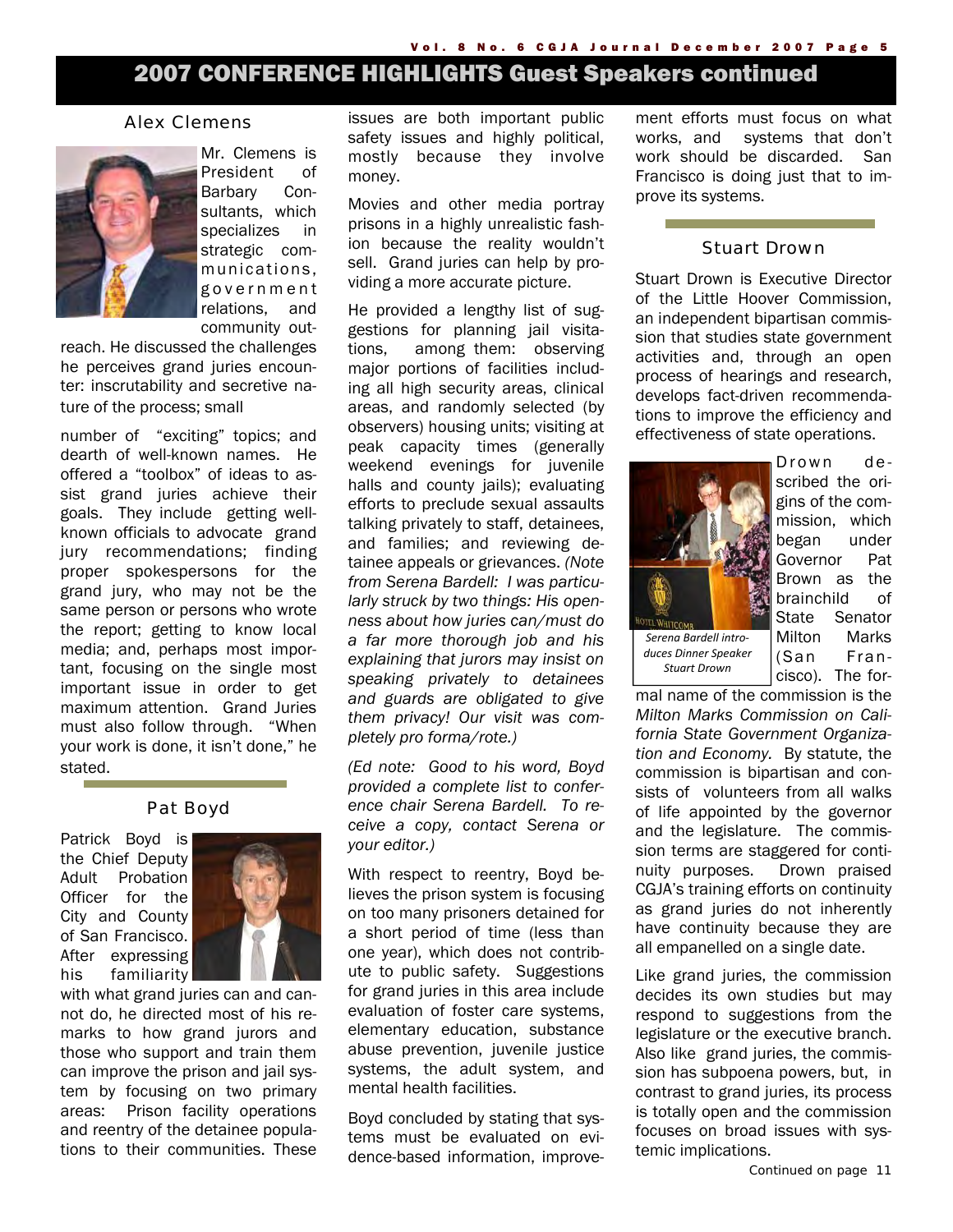# 2007 CONFERENCE HIGHLIGHTS continued

## Susan Manheimer



Susan Manheimer is the Police Chief of the City of San Mateo. She described her many years as a street cop in San Francisco including the very neighborhood

where the Hotel Whitcomb lies. Her theme was policing in the new millennium and about how the approach is no longer arrest and lock up. Law enforcement is part policing, part social worker, and other requirements. There is more effort made to see that habitual offenders get the help they need. She mentioned problems related to homelessness and crime, offenders suffering from mental illness. She also mentioned a program she began in San Mateo dealing with youthful offenders. The premise is to get to the young people before they become repeat offenders.

## **Open Forum Moderator: Ron Miguel**

#### **Panel Members:**

Jack Zepp, Walter Hofmann, Judi Lazenby

This is a time for comments and questions about grand juries. Questions regarding how CGJA is run or other internal issues will be addressed during the Report to Membership session tomorrow.

■ Dianne Hoffman-Orange: How can CGJA help counties get started in an orderly fashion? Hofmann: they need common sense procedures. Lewi: The law provides that a jury adopts its own procedures. A jury can review prior years' procedures and adopt or not.

## **Panel: How to Publicize Grand Jury Reports and the Institution Itself to Public and Media**

## **Moderator: Rich Matthews, San Francisco Chapter**

Panel Members:

Ken Garcia (SF Examiner), Rachel Gordon (SF Chronicle), Barbara Taylor (KCBS), Tom Vacar (KTVU) and Barry Witt (SJ Mercury).

Following are the highlights of this panel discussion that focused on what Grand Juries can do to improve their effectiveness:

- Grand Jury reports must be newsworthy, interesting and not old news. Grand Juries sometimes have expectations for coverage that are may be too high.
- Issue reports quarterly, not all at once at the end of the term.
- Pre‐cultivate press relationships.
- Understand you have to market your report.
- Target specific findings to specific media outlets.
- When using statistics compare to other entities.
- The more complicated the report, the more lead time is necessary for the press to prepare is helpful.
- Confidentiality is frustrating—there is no way to corroborate conflicting infor‐ mation.

A panel member asked, can a grand jury release the topic of a report before issuing? Member Jack Zepp responded that the jury has to vote to approve be‐ fore release.

- If there is to be a press conference, it would be helpful to know the general topic so the proper personnel can be assigned.
- Reports should be released at 10 AM not 4 PM.
- Don't ignore the smaller, diverse communities.
- The average citizen in California doesn't know anything about the grand jury. (*Ed note: Big surprise!)*
- Encourage Board of Supervisors to assign review of grand jury reports to an audit committee.
- Know your media and your market.
- Association websites could pick an issue/report and give a deadline for change. Then follow‐up and keep on it. An entity may be embarrassed into action.
- Help the press by putting a human element to the story.
- The grand jury could investigate itself; they did everything right, but nothing happened.
- Ask someone from an advocacy group to attend a press conference—it gives the press someone to talk to.
- Hold a mock grand jury meeting for the media.
- Request a list indicating which reporters report on what type of subject mat‐ ter



**Media Panel**  L—R: Rich Matthews, Barbara Taylor, Rachel Gordon, Barry Witt, Ken Garcia, and Tom Vacar

*Continued on page 9*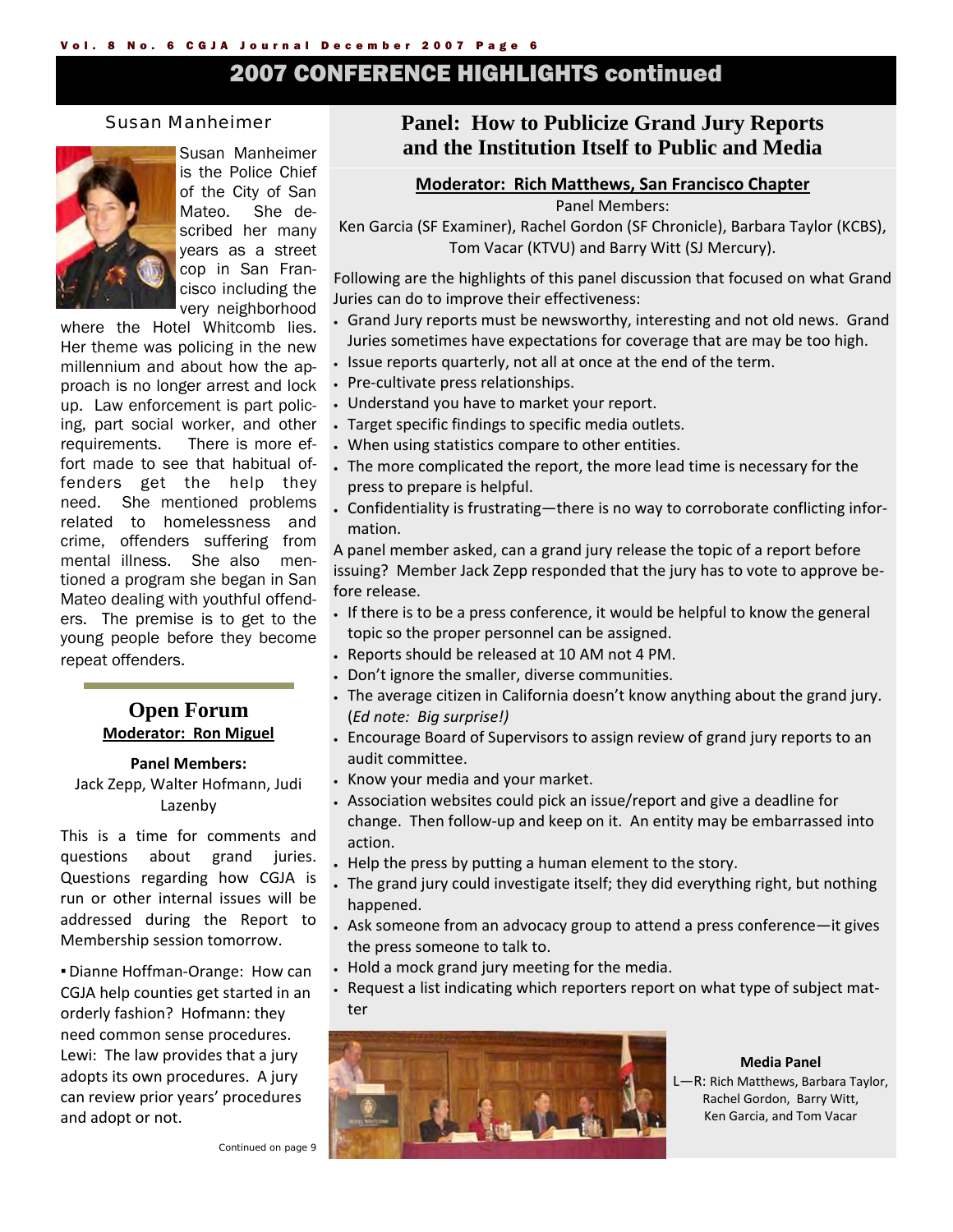# 2007 CONFERENCE HIGHLIGHTS continued

## **Panel: Educating the Public**

## **Moderator: Orley Ryals**

Panelists: Barbara Dabul, Ted Freeman, and Debbie Smith

Serena Bardell told the audience that educators were invited to this session; unfortunately, none appear to have accepted the invitation.

Ted Freeman: Taught high school social studies for 30 years. Freeman said that during that time, he was not familiar with the grand jury and didn't teach about it. He would like grand jury education in all high school government classes. The Marin Chapter has authored a 15-page reading. Three teachers expressed interest in a one day project. Ted believes it went well and the students were interested. He was disappointed there wasn't more interest. He is going to make another attempt at San Anselmo High School.

Barbara Dabul: The concept of the Osher Lifelong Learning Institute is we can be a community of adult learners and choose what we want to learn and find speakers. These sessions can be long or short and can be held at various sites. Barbara can provide a list of all the Osher Institutes in California. CGJA made a presentation in Santa Clara County. It had three 2-hour components: legal, day in the life of a grand jury and examples of reports. Jerry Lewi reported that the Public Relations Committee is working on developing four more Osher presentations

Debbie Smith: One goal of the newly formed Madera Chapter is to educate students and to encourage people to serve on the grand jury. She has found only two books in the library about the grand jury. One likened the grand jury to the Supreme Court: they are both independent, they operate in secret and they decide what they will look at. They will go into schools to make presentations and also invite parents and PTA members. The presentation will consist of: overview & function, investigations & interviews, investigating county officials, entities that must be investigated, findings & recommendations and distribution of final reports.

Joann Landi reported that the San Mateo Chapter's website has two learning units which can be used by educators and students. Much effort is put into marketing the site. She distributed a pamphlet and pens—two of the marketing tools.



## **Panel: Grand Jury Achievements**

## **Moderator: Jerry Lewi**

Panel Members:

Catherine McKown(Marin), Sandra Parker(San Luis Obispo), Jean Ellingsen(SF) and Bill Rose(San Diego)

Lewi started this session by describing with the aid of a presentation the objective of this Board initiative which has been reported in recent Journals. The concept is to document effective grand jury reports from throughout the state in order to publicize the good work grand juries do. An effective report is defined as a report whose recommendations are agreed to and implemented with a verifiable public benefit. A database has been created that currently has 56 en‐ tries from a variety of sources including the recently published Grand Jurors' Cookbook. The purpose of this panel is to provide several examples in order to stimulate other members and chapters to come with more to expand the data base infinitely.

Each panelist then presented their contribution and in the follow‐up session the next day, a number of conferees of‐ fered other cases. Lewi encouraged all to document their cases on the form available on the association website, by clicking on the Grand Jury Achievement tab and downloading the form.

The discussion concluded with the acknowledgment that the next challenge for this effort is to find ways to "market" the results.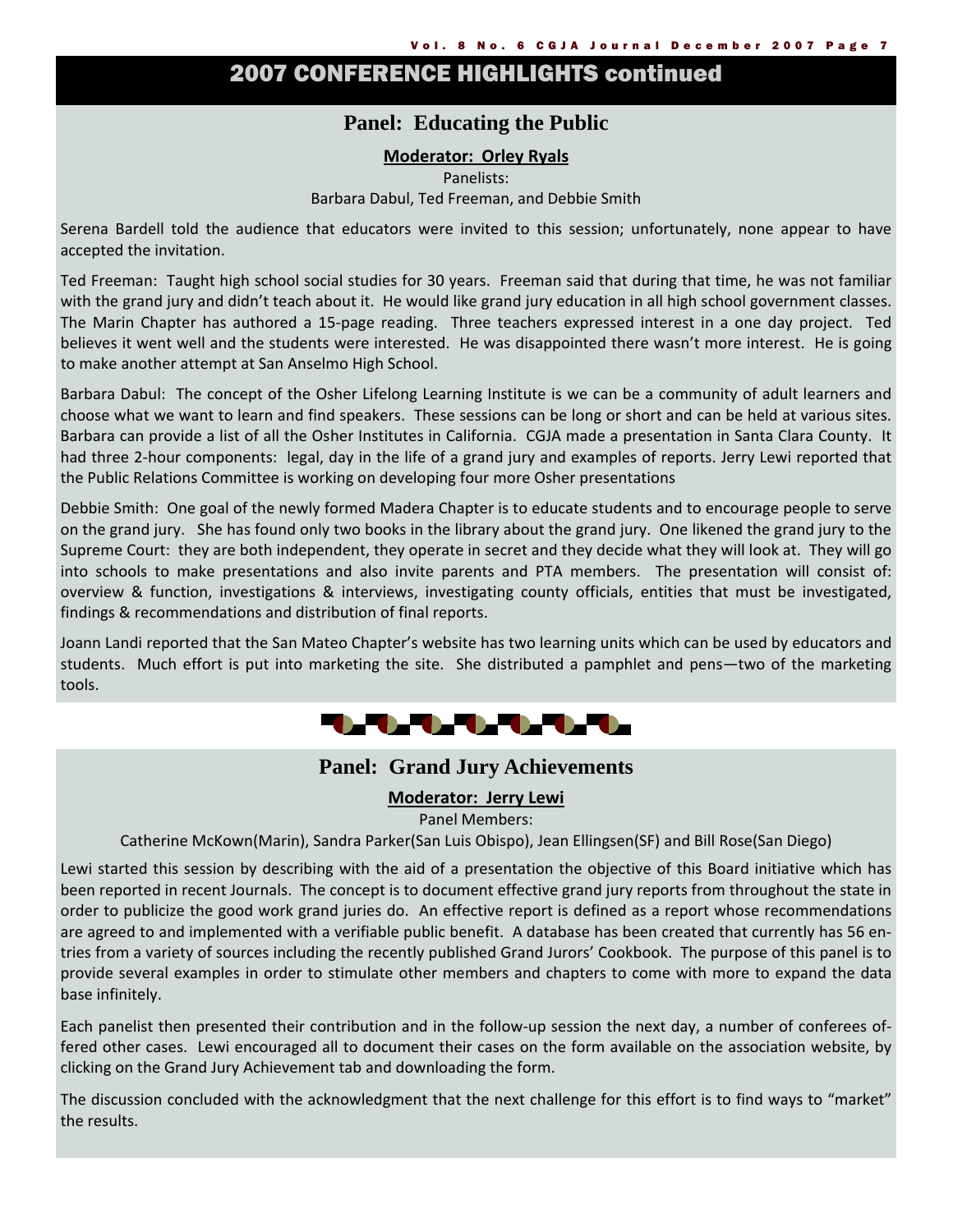#### Vol. 8 No. 6 CGJA Journal December 2007 Page 8

▪ Barbara Carolan‐Humboldt: Is it possible to allow anyone to attend the foreperson training? Could they be held at all seminars? Miguel: It's possible.

*Forum continued from page 7* have delusions of grandeur—what can a jury do? Zepp: That's why foreperson training was initiated; they need to know what they can do. A jury could talk to the presiding judge.

▪ Roberta Robinson‐Marin: When someone in the public writes a letter to the editor with incorrect information regarding a report, can the grand jury respond? Zepp: It depends on what was



## **Forum Panel Members:** Jack Zepp & Walter Hofmann

written. But it may be best to find someone else to address the issue.

- Leone Harrison, President‐Kern: The local association could respond to correct the misinformation.
- Mike Lusse‐San Francisco: San Francisco's training began before the panel was sworn.
- Barbara Carolan‐Humboldt: Is it common in California for civil jurors to also be sworn as criminal jurors? Miguel: It's less than 25%.
- Earl Heal‐Solano: It's about 25% of the counties; most in the south.
- Patricia Hibben‐Marin: What are the legalities or rules for publishing reports? Zepp: No legal guidelines other than confidentiality. You can use press conference, mail, etc. The jury adopts its own policy. Miguel: Focus on an important report at a press conference. Hofmann: San Diego Association has an implementation review committee that follows up and issues a summary.
- Sandra Parker‐San Luis Obispo: Her chapter has a continuity committee. Some forepersons
- Les Daye-Trinity: Policies of a jury can be an area that a jury studies. Names of committee members should not be made public.
- ▪John Sitton‐San Benito: Pro Tems should also go to the training.
- Bob Abeling-Marin: Juries can use public access TV to air their reports.
- Serena Bardell‐San Francisco: How can a jury unhappy with a foreperson ever get together? Also, has issues about confidentiality—how do you balance? Zepp: Don't talk about what you're doing before the report is issued. You cannot disclose evidence or how jurors voted. The California Supreme Court holds that juries must issue findings of fact not the evidence, witnesses, how jurors voted, discussions in the grand jury room, etc. California grand juries could announce what they are investigating before they start.
- Bill Rose‐San Diego: Confidentiality is a double edged sword.

Agenda and Minutes of Board of Directors Meetings Can be read online at www.cgja.org

## Training Committee Report *By Bette Flick*

On November 16, 48 grand jury members from 14 counties gathered at the Maidu Community Center in Roseville for an all-day Report Writing Workshop. It was a lively group and participation was enthusiastic. At the end of the day the workshop was given an overall rating of 4.2 out of a possible 5. Although report writing is covered during the summer seminars, this workshop expanded on that presentation by giving those attending additional tools and an opportunity to practice their reviewing and editing skills.

Comments throughout the day indicated that the jury members found it very helpful and the instructors were gratified to know they would take useful information back to share with their panel members. The evaluation sheets this group filled out provided helpful comments that will assist the committee in improving the workshop. The Training Committee is giving consideration to offering two workshops in the future: one each in the north and south of the state to enable more counties to attend and participate in them.

Work is underway to update and significantly modify the current annual training program brochure which is used to announce the summer seminar schedule. Target date for completion is the end of March 2008.

The Training Committee will hold a retreat in May 2008 in Sacramento where current trainers will review and polish the current curriculum as well as consider ideas for additional training offerings. In the meantime, the committee is seeking additional trainers and issues an open invitation to CGJA members to join us in sharing your knowledge and expertise with incoming grand jurors. Contact the Training Committee Chair, Lew Avera, Jr., or speak with any of the current training committee members about what's involved..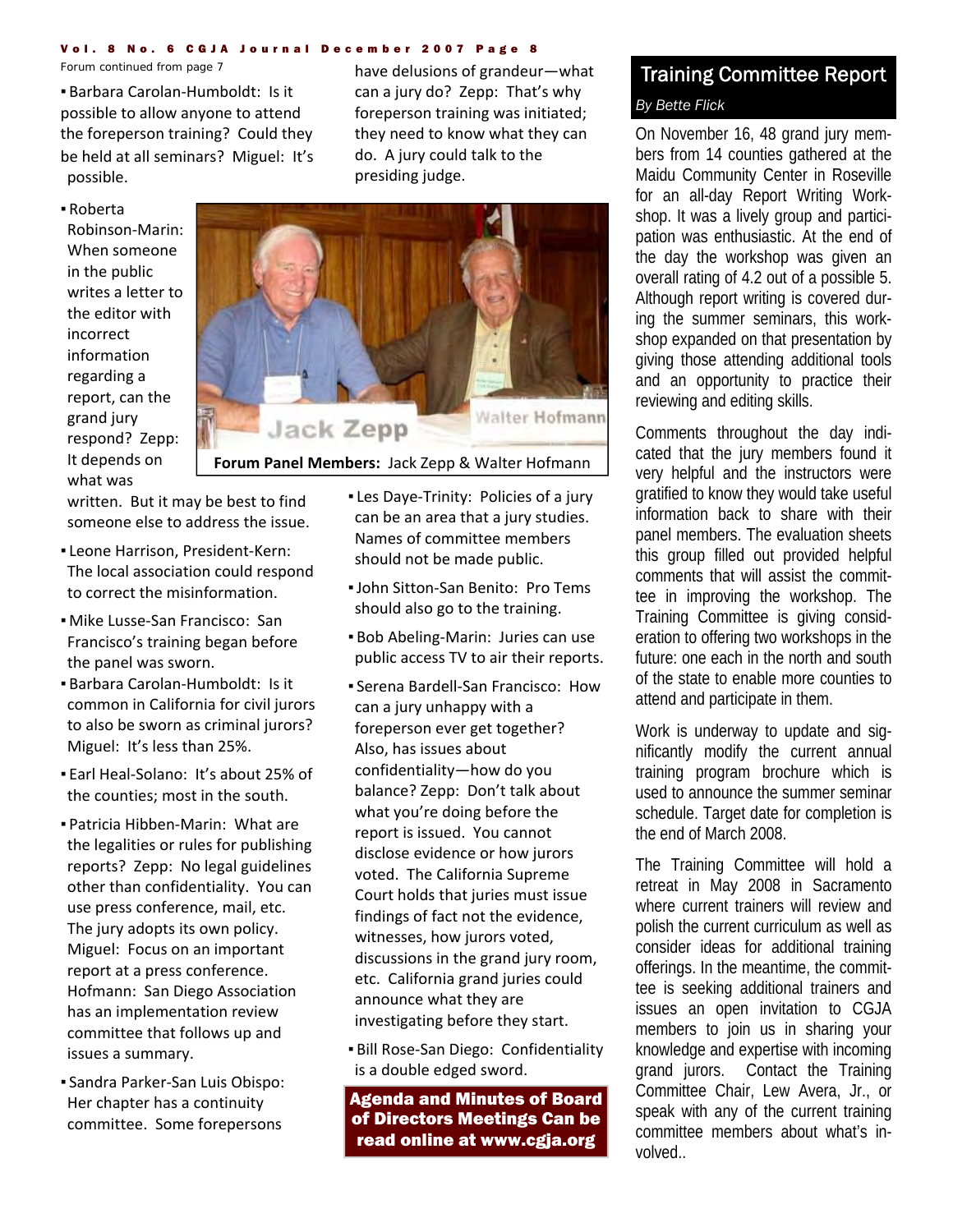## **Attorney General's Opinion Revalidates Grand Jury Investigation Reach** *By Bob Geiss*

In an important opinion dated October  $4<sup>th</sup>$ , 2007, the State Attorney General released an answer to El Dorado Grand Jury's query regarding possible need that the grand jury has to negotiate procedures with government (city our county) counsel for the purposes of duly investigating the conduct of a peace officer or custodial officer and agency or department that employs these officers.

The Attorney General concluded that..."so long as the grand jury is duly investigating the conduct of a peace officer or custodial officer, or an agency or department that employs that officer, the grand jury has the right to review all documents located in personnel files, including those listed in Penal Code § 832.8, without negotiating a procedure with government counsel."

This conclusion is consistent with provisions of the Evidence Code § 300, and a prior conclusion to a question brought before the AG's office by San Luis Obispo County counsel in 1996 (Citation: 79 Ops Cal Atty Gen 185) which asked three questions:

 ... "1. When a grand jury is conducting a civil "watchdog" investigation of local police agency, does it have the right to examine peace officer records, including citizens' complaints, or information compiled from such records, without obtaining issuance of a subpoena or court order?

 2. Must a grand jury be investigating a specific case or citizen's complaint in order to examine such records?

 3. May a grand jury require that such records be provided without the elimination of officers' names or statements or other alterations?"…

Three conclusions drawn at that time for San Luis Obispo were important precursors to the El Dorado opinions and stated:

## **"CONCLUSIONS"**

 "1. When a grand jury is conducting a civil "watchdog" investigation of a local police agency, it has the right to examine peace officer personnel records, including citizens' complaints, or information compiled from such records, without obtaining issuance of a subpoena or court order.

 2. A grand jury need not be investigating a specific case or citizen's complaint in order to examine such records.

 3. A grand jury may require that such records be provided without the elimination of officers' names or other alterations."

As the chief law officer of the state, the California Attorney General provides legal opinion upon request to designated state and local public officials and government agencies on issues arising in the course of their duties. AG opinions do not have the force of appellate court or Supreme Court decisions. However, in the AG's words, "the formal legal opinions of the Attorney General have been accorded 'great respect' and 'great weight' by the courts."

Grand juries conducting peace officer investigations should be aware of these opinions and their impact on their investigation's reach.

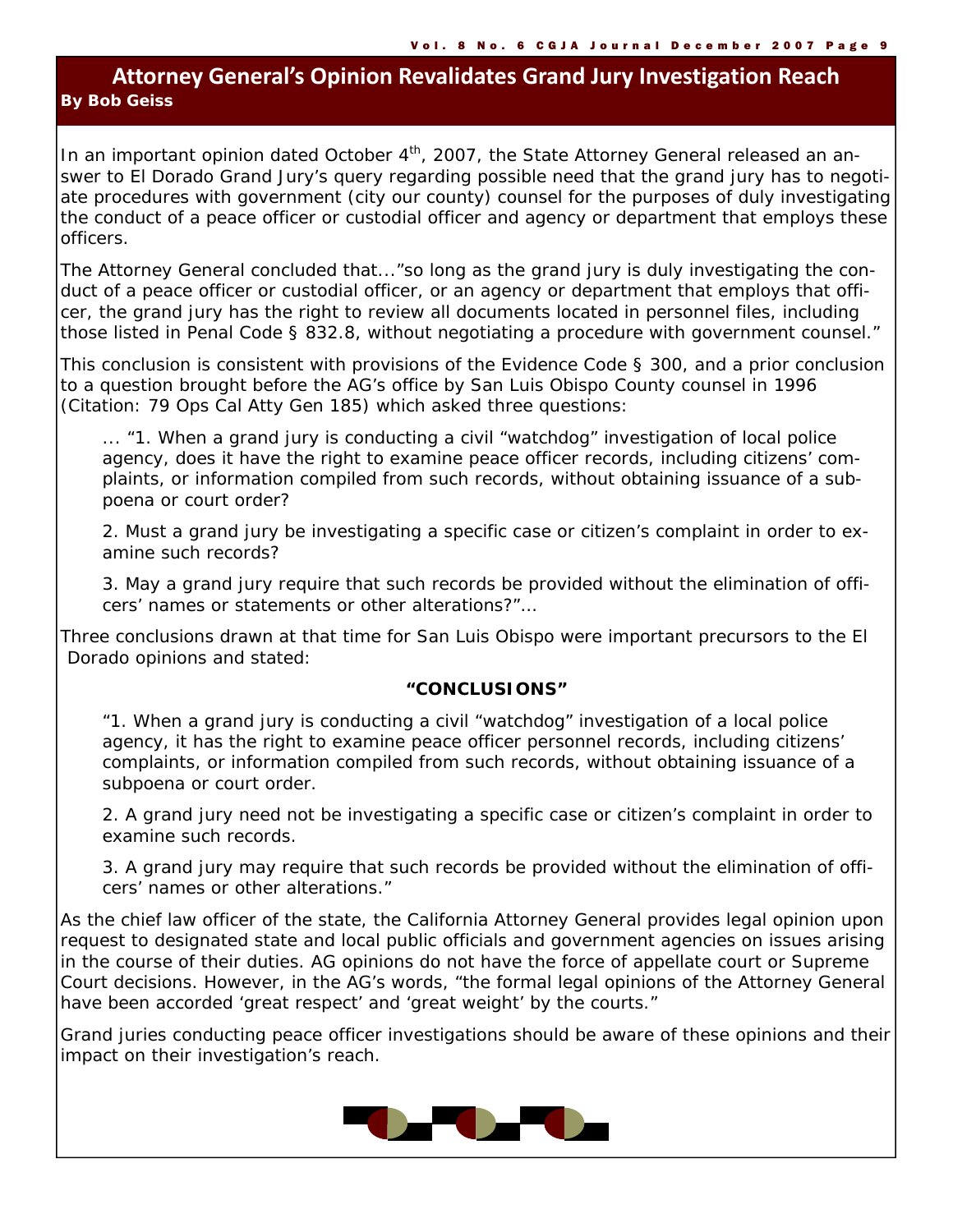#### Vol. 8 No. 6 CGJA Journal December 2007 Page 10

## Summary of Board Actions *By Joann Landi*

## November 27, 2007 Board action

- Set Board of Directors meeting schedule for the next six months.
- Approved changing dates for 2008 Annual Conference to October 23-24; Board Retreat October 25, 2008.
- Approved Public Relations Committee readiness ideas for Grand Jury Awareness Month.
- Accepted report from Ad Hoc Bylaw Review Committee.
- Approved vacating the language in Policy 3.003 re Committee Chairs.
- Approved 5 point recommendation from Ad Hoc Publications-Merchandise (review) Committee.

## **Reports from Chapters and Associations**

During this session, we heard brief reports from the following chapters and associations. Each of these organizations is working closely with other groups within their community to promote the grand jury activity. We will report more extensively on their activities in future issues.

Kern Chapter (Anthony Noce

Los Angeles Chapter (Audrey Lynberg)

Madera Chapter (Debbie Smith)

Marin Chapter (Catherine McKown):

San Francisco Chapter (Serena Bardell)

San Luis Obispo Chapter (Sandra Parker)

San Mateo Chapter (George Habeeb/ Joann Landi)

Shasta Chapter (Marsha Caranci)



Behind the scenes work as Treasurer Ivor Thomas, President Judi Lazenby, and Secretary Joann Landi reconcile conference expenditures long after the conference was concluded.

Solano Chapter (Earl Heal) Orange County Association (Bob Geiss) San Diego Association (Walter Hofmann)

## *REQUEST TO FELLOW MEMBERS By Serena Bardell*

I tried very hard to make every aspect of the '07 Annual Conference attractive and appealing, from the choice of a beautiful, historic setting to the information on cultural and entertainment schedules. The AC Committee and I balanced the program between outside experts and CGJA members. For what I believe was the first time, both departing and incoming jurors received flyers promoting the conference, as did all trainees. I also reached out to directors, chapters, and associations. Despite all of that, turnout was disappointing. To help 2008 and future conference planners, I ask those of you who did not attend to please contact me or the editor and explain why you chose not to come and what might make the difference in your decision next time. If you'd rather remain anonymous, drop a line to: Serena Bardell, 1922 Filbert, San Francisco CA 94123

## *Stuart Drown Continued from page 5*

When, as happens frequently, the state legislature formulates changes based on commission reports, commissioners and staff make themselves available to help shape new legislation.

In response to a question, Drown said that whistle blowers can be protected as long as their discussion is with staff and not part of the open hearing process.

Drown concluded by describing two recent reports, one on the state Medi-Cal system and another on the corrections system. *(Ed note: these reports may be found on the c o m m i s s i o n ' s w e b s i t e , www.lhc.ca.gov.)* He also described a current study on the Juvenile Justice system.

## **HELP WANTED**

**Don't just be a member of CGJA, become a participating member. All committees will welcome your involvement as new people and their ideas is what will keep our organization moving ahead in both educating the public and training grand jurors.**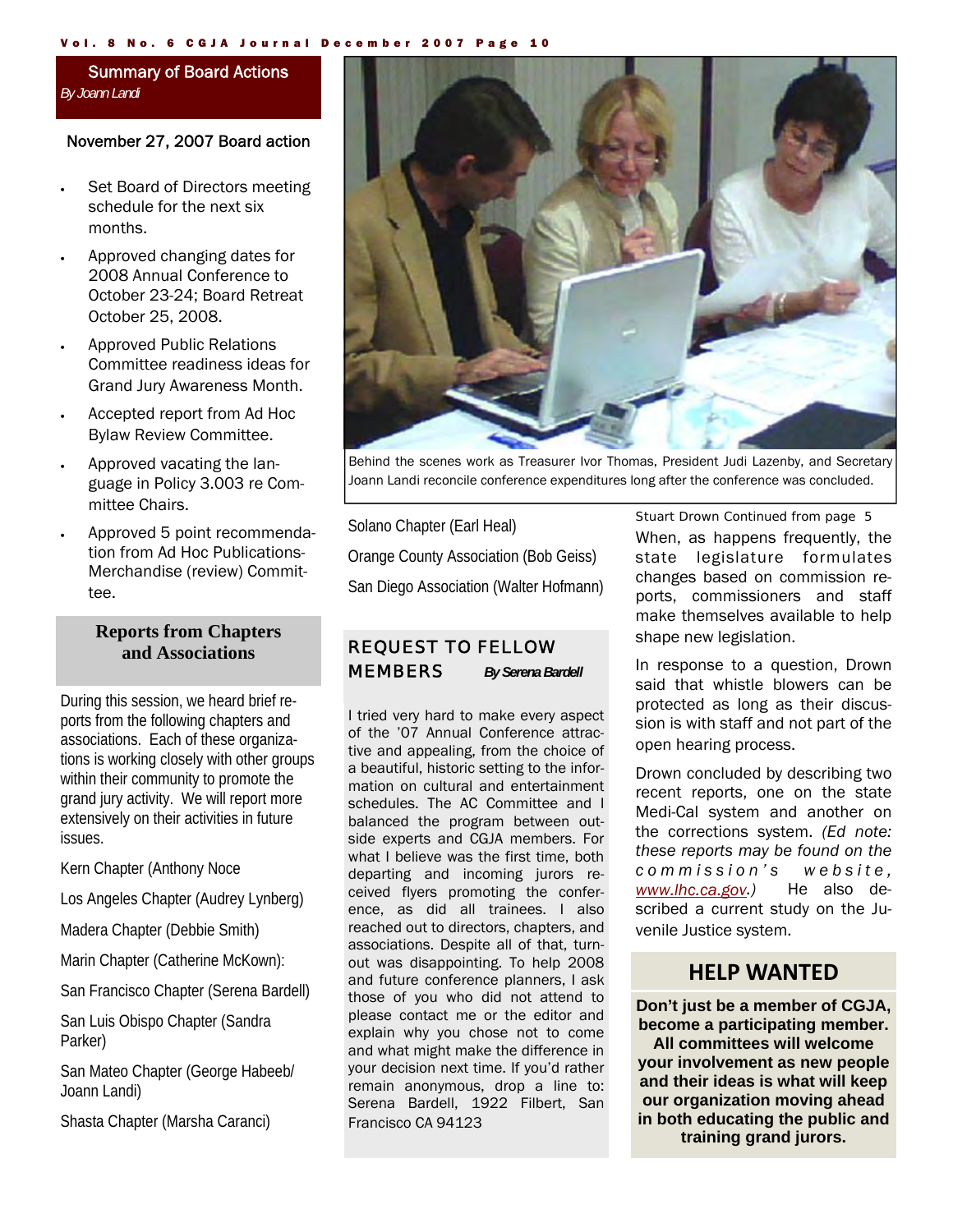#### Vol. 8 No. 6 CGJA Journal December 2007 Page 11

## CGJA Officers

**President Judi Lazenby** 1961 Main Street #198 Watsonville, CA 95076 831-724-0790 judilazenby@aol.com

Vice President **Kathy Wylie** P.O. Box 309 Mendocino, CA 95460 707-937-4228 kathy@mcn.org

## CGJA Directors **CGJA Chapters**

#### *North*

**Sherry Chesny**, Placer sherry.c@cebridge.net

**Tim Colbie**, Butte tcolbie@vacation.com

**Ray Hoffman**, Nevada nrhoffman@comcast.net

**Diane Masini**, Nevada domasini@sbcglobal.net

> **Ivor Thomas**, Butte ithomas@cgja.org

**Kathy Wylie**, Mendocino kathy@mcn.org

## *Central*

**Serena Bardell**, San Francisco sbardell@aol.com

**Earl Heal**, Solano healearlniki@earthlink.net

**Karin Hern**, Marin Karin.hern@sbcglobal.net **Joann Landi** San Mateo Joannelandi@aol.com

**Judi Lazenby**, Santa Cruz judilazenby@aol.com

**Katherine McKown**, Marin cdmac1@aol.com

## *South*

**Lew Avera Jr.**, Orange lewavera@cox.net

**Dianne Hoffman**, Orange zmeflyhigher@yahoo.com

**Walter D. Hofmann MD**, San Diego wdh438@gmail.com

**Mary Johnston**, Kings grammiemj@comcast.net

**Jerry Lewi**, Ventura cgjaprguy@roadrunner.com

**Anthony Noce**, Kern anthonyskids@yahoo.com

**John Sitton**, San Benito sitton\_john@yahoo.com

## Standing Committee Chairs

**Finance Committee**  Ivor Thomas 530-872-4127 ithomas@cgja.org

> **Legal Affairs**  Kathy Wylie 707-937-4228 kathy@mcn.org

**Membership & Chapter Relations**  Tim Colbie 530-624-4656 tcolbie@vacation.com

**Operations**  Serena Bardell 415-931-7249 sbardell@aol.com

**Public Relations**  Jerry Lewi 805-492-0122 cgjaprguy@roadrunner.com

> **Training**  Lew Avera Jr. 949-388-8910 lewavera@cox.net

**Secretary Joann Landi** 178 South Palomar Drive Redwood City, CA 94062 650-365-4184 joannelandi@aol.com

**Treasurer Ivor Thomas** 6078 Maxwell Drive Paradise, CA 95969 530-872-4127 ithomas@cgja.org

Fresno County Chapter **Joan Niboli Gray**, President joanegray@comcast.net Website:fresno.cgja.org

Humboldt County Chapter **Allan Edwards**, President allanbedwards@yahoo.com

Kern County Chapter **Leone Harrison**, President gjaminis@earthlink.net

Kings County Chapter **Mary Johnston**, President grammiemj@comcast.net

Los Angeles County Chapter **Bill Turner**, President billturner26.2@att.net

Madera County Chapter **Debbie R. Smith**, President drdebbief@aol.com

Marin County Chapter **Betty J. Mattea**, President bjmattea@sonic.net Website: www.mgja.org

Monterey County Chapter **Ray Wuco**, President carmelwuco@redshift.com

Napa County Chapter **Sue Branson**, President suebtax@aol.com

Nevada County Chapter **Ray Hoffman**, President nrhoffman@comcast.net

San Benito County Chapter **John Sitton**, President sitton\_john@yahoo.com

San Francisco County **Chapter Jack McNulty**, President jlmn413@hotmail.com

San Luis Obispo County Chapter **Jim Ragan**, President jimragan@charter.net

San Mateo County Chapter **George Habeeb**, President habeeb490@aol.com Website: www.co.sanmateo.ca.us/ smcagj/

Santa Clara County Chapter **Richard Ruth**, President rruth8592@aol.com

Solano County Chapter **Wanda Kiger‐Tucker**, President kigertucker@juno.com

<del>puunnannin muunnannin muunnannin muunnan</del> **Our website is a great informational resource for grand ju‐ ries to use. Our "links" and "local Grand Jury information" pages** will take you to websites that can assist in research pages will take you to websites that can assist in research  $\leftarrow$  and information **and information Visit us at www.cgja.org**